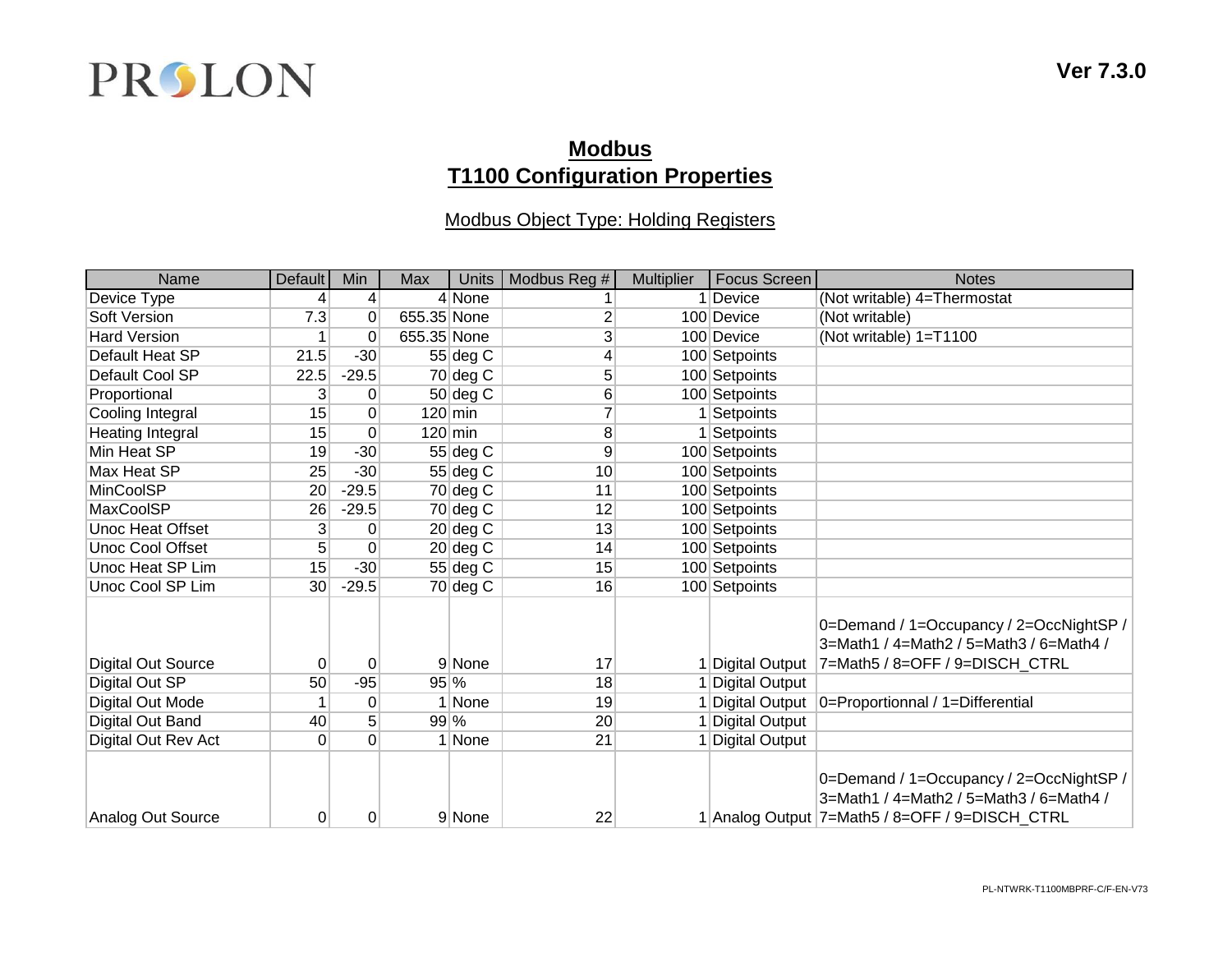# PRSLON

| Analog Out SP             | 25              | $-95$       | $95\%$    |            | 23              | 1 Analog Output   |                                                  |
|---------------------------|-----------------|-------------|-----------|------------|-----------------|-------------------|--------------------------------------------------|
| Analog Out Mode           | 0               | $\Omega$    |           | 1 None     | 24              |                   | 1 Analog Output 0=Proportionnal / 1=Differential |
| Analog Out Band           | 75              | 5           | $99\%$    |            | 25              | 1 Analog Output   |                                                  |
| Analog Out Rev Act        | 0               | $\mathbf 0$ |           | 1 None     | 26              | 1 Analog Output   |                                                  |
| Analog Out Pulsed         | $\vert 0 \vert$ | 0           |           | 1 None     | 27              | 1 Analog Output   |                                                  |
| Analog Out Range          | 0               | $\pmb{0}$   |           | 2 None     | 28              |                   | 1 Analog Output 0=0-10V / 1=2-10V / 2=0-5V       |
| Group Code 1              | 0               | $\mathbf 0$ |           | 250 None   | 29              | 1 Group Codes     |                                                  |
| Group Code 2              | 0               | $\mathbf 0$ |           | 250 None   | 30 <sup>°</sup> | 1 Group Codes     |                                                  |
| Group Code 3              | 0               | $\Omega$    |           | 250 None   | 31              | 1 Group Codes     |                                                  |
| Group Weight 1            | 0               | $\mathbf 0$ |           | 15 None    | 32              | 1 Group Codes     |                                                  |
| Group Weight 2            | 0               | $\Omega$    |           | 15 None    | 33              | 1 Group Codes     |                                                  |
| Group Weight 3            | 0               | $\mathbf 0$ |           | 15 None    | 34              | 1 Group Codes     |                                                  |
| <b>Global Weight</b>      | $\mathbf{1}$    | 0           |           | 15 None    | 35              | 1 Group Codes     |                                                  |
| Room Temp Calib           | 0               | $-20$       |           | $20$ deg C | 36              | 100 Calibration   |                                                  |
| <b>Unoc Mode Override</b> |                 |             |           |            |                 |                   |                                                  |
| Time                      | 0               | 0           | $250$ min |            | 37              | 1 Setpoints       |                                                  |
|                           |                 |             |           |            |                 |                   | 0=NONE / 1=Digital Output / 2=Analog             |
| Rad Floor ID              | 0               | $\mathbf 0$ |           | 2 None     | 38              | 1 Radiant Floor   | Output                                           |
| Min Slab Temp             | $\overline{21}$ | 5           |           | $30$ deg C | 39              | 100 Radiant Floor |                                                  |
| Max Slab Temp             | 27              | 5           |           | $30$ deg C | 40              | 100 Radiant Floor |                                                  |
| Min Slab Temp Unoc        | 19              | 5           |           | $30$ deg C | 41              | 100 Radiant Floor |                                                  |
|                           |                 |             |           |            |                 |                   |                                                  |
| Out Temp Radiant Cutoff   | 15              | 5           |           | $30$ deg C | 42              | 100 Radiant Floor |                                                  |
| <b>Radiant Prop</b>       | 1               | $\mathbf 0$ |           | $10$ deg C | 43              | 100 Radiant Floor |                                                  |
| Radiant Integral          | 60              | $\Omega$    |           | $600$ min  | 44              | 1 Radiant Floor   |                                                  |
| Calibrate Aux Input Temp  | 0               | $-15$       |           | $15$ deg C | 45              | 100 Radiant Floor |                                                  |
| Radiant Cycle Time        | 15              | $\Omega$    |           | 600 min    | 46              | 1 Radiant Floor   |                                                  |
|                           |                 |             |           |            |                 |                   | 0=Internal sensor only / 1=External sensor       |
|                           |                 |             |           |            |                 |                   | only / 2=Average of internal and external        |
| Analog Input Mode         | 0               | $\mathbf 0$ |           | 2 None     | 47              | 1 Calibration     | sensors                                          |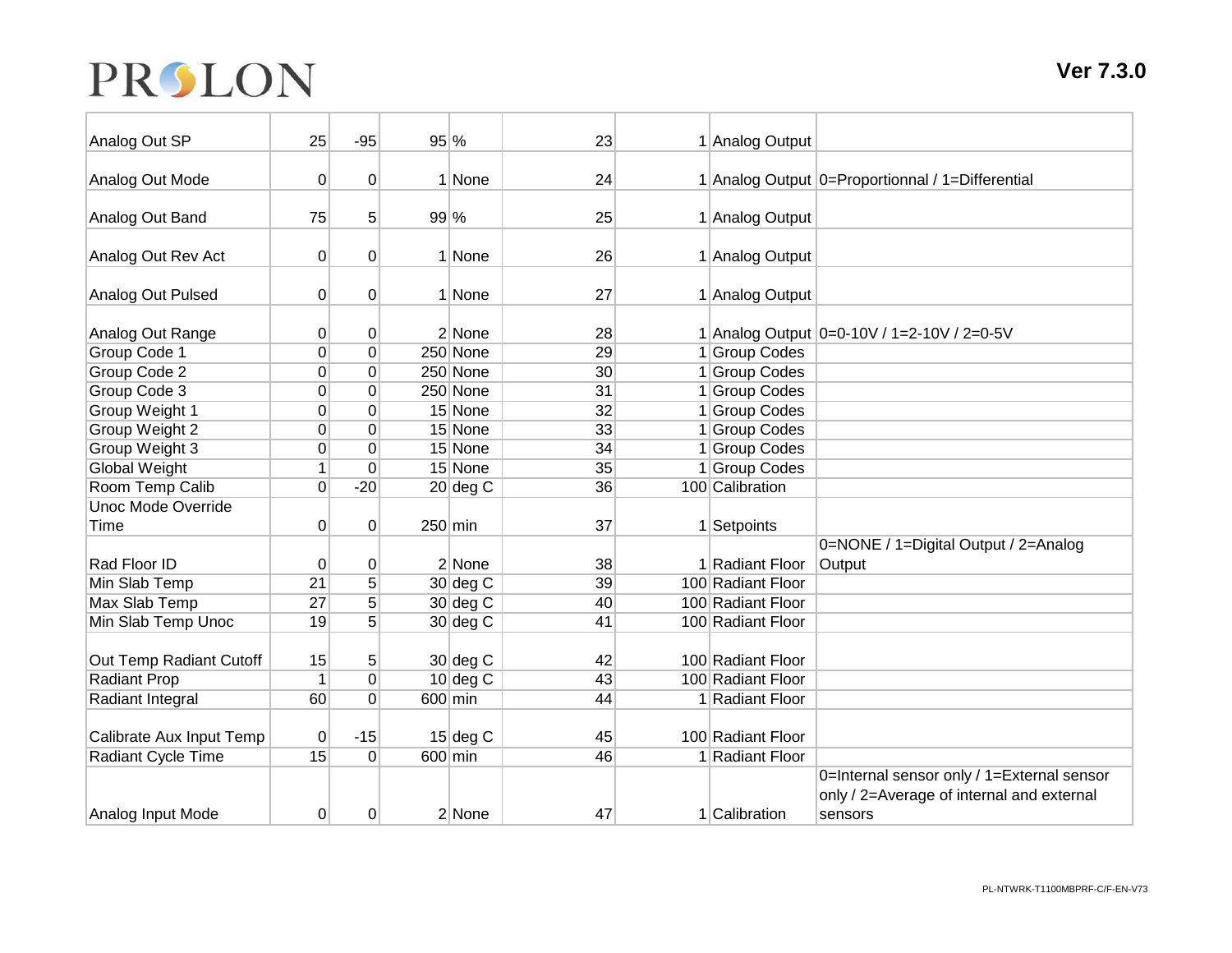## PRSLON

| Morning Warm Up Time          | $\Omega$       | $\overline{0}$ | $250$ min |            | 48  | 1 Calibration      |                                                 |
|-------------------------------|----------------|----------------|-----------|------------|-----|--------------------|-------------------------------------------------|
| Address                       | 101            | $\mathbf{1}$   |           | 127 None   | 49  | 1 Device           |                                                 |
| <b>Temp Unit</b>              | 1              | $\Omega$       |           | 0 None     | 50  | 1 Device           | 0=Celsius / 1=Fahrenheit                        |
|                               |                |                |           |            |     |                    | Each reg holds 2 chars -- 16 chars max -- 8     |
| Location                      | 0              | $\mathbf 0$    |           | 0 None     | 52  | 1 Device           | regs -- regs 52-59                              |
|                               |                |                |           |            |     |                    | 0=9600 / 1=19200 / 2=38400 / 3=57600 /          |
| <b>Baud Rate</b>              | 3              | 0              |           | 5 None     | 60  | $1 COM$ port       | 4=76800 / 5=115200                              |
| Parity                        | 0              | $\overline{0}$ |           | 2 None     | 61  | $1 COM$ port       | 0=NONE / 1=ODD / 2=EVEN                         |
| Stop Bits                     | $\Omega$       | 0              |           | 1 None     | 62  | 1 COM port         | 0=1 Stop Bit / 1=2 Stop Bits                    |
| Language                      | 0              | $\mathbf 0$    |           | 1 None     | 64  | 1 Device           | 0=English / 1=French                            |
| Discharge Min SP              | 13             | $-30$          |           | $65$ deg C | 65  | 100 Digital Output |                                                 |
| Discharge Mid SP              | 21             | $-30$          |           | $65$ deg C | 66  | 100 Digital Output |                                                 |
| Discharge Max SP              | 30             | $-30$          |           | $65$ deg C | 67  | 100 Digital Output |                                                 |
| Discharge Min Dem             | $-100$         | $-100$         | $100\%$   |            | 68  | 1 Digital Output   |                                                 |
| Discharge Mid Dem             | $\Omega$       | $-100$         | 100 %     |            | 69  | 1 Digital Output   |                                                 |
| Discharge Max Dem             | 100            | $-100$         | $100\%$   |            | 70  | 1 Digital Output   |                                                 |
| <b>Discharge Proportional</b> | 20             | $\mathbf 0$    |           | 80 deg C   | 71  | 100 Digital Output |                                                 |
| Discharge Integral            | 15             | $\overline{0}$ |           | $60$ min   | 72  | 1 Digital Output   |                                                 |
|                               |                |                |           |            |     |                    | 0=HEAT / 1=COOL / 2=HEAT WITH                   |
| Discharge Mode                | 0              | 0              |           | 2 None     | 73  | 1 Digital Output   | COOLING-DISABLE                                 |
| <b>Integral Dropoff Rate</b>  | 3              | $\Omega$       |           | 4 None     | 74  | 1 Setpoints        | 0=Slow, 4=Fast                                  |
|                               |                |                |           |            |     |                    | Write number from 0-100 to override output      |
|                               |                |                |           |            |     |                    | to that value. Write greater than 100 to return |
| <b>Digital Out Override</b>   | 255            | $\overline{0}$ | 255 %     |            | 75  | 1 Visualisation    | to AUTO mode.                                   |
|                               |                |                |           |            |     |                    | Write number from 0-100 to override output      |
|                               |                |                |           |            |     |                    | to that value. Write greater than 100 to return |
| Analog Out Override           | 255            | $\overline{0}$ | $255\%$   |            | 76  | 1 Visualisation    | to AUTO mode.                                   |
|                               |                |                |           |            |     |                    | 0=UNOCCUPIED / 1=OCCUPIED /                     |
| <b>Schedule Override</b>      | 255            | $\overline{0}$ |           | 255 None   | 77  | 1 Visualisation    | ELSE=AUTO                                       |
|                               |                |                |           |            |     |                    | Writing a 1 here will command the device to     |
| Reset                         | $\overline{0}$ | $\mathbf 0$    |           | 1 None     | 100 | 1 Device           | reset itself                                    |
|                               |                |                |           |            |     |                    | Writing 255 to this address causes the          |
|                               |                |                |           |            |     |                    | device to enter bootload mode (warning:         |
| Reprogram                     | $\Omega$       | $\Omega$       |           | 255 None   | 101 | 1 Device           | cannot be returned from without Focus)          |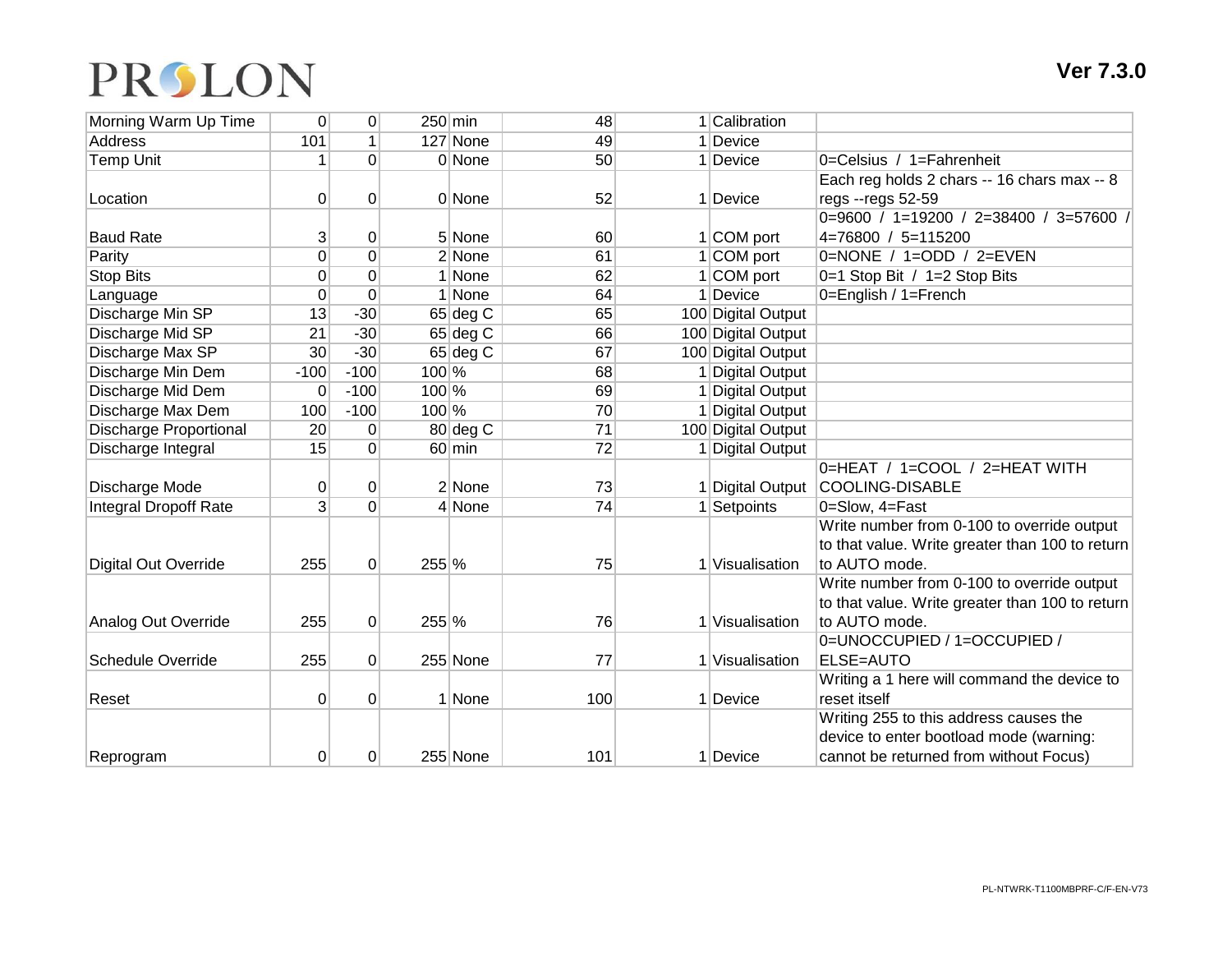

## **Modbus T1100 Network Variable Outputs**

#### Modbus Object Type: Input Registers

| Name                        | <b>Units</b> | Modbus Reg #    | Multiplier | <b>Notes</b>                     |
|-----------------------------|--------------|-----------------|------------|----------------------------------|
| Zone Temp                   | deg C        |                 | 100        |                                  |
| HeatSP                      | deg C        |                 | 100        |                                  |
| CoolSP                      | deg C        |                 | 100        |                                  |
| Demand                      | %            |                 |            |                                  |
| Digital Output Action       | !%           |                 |            |                                  |
| <b>Analog Output Action</b> | '%           | ы               |            |                                  |
| Occupancy                   | None         |                 |            | 1 0=Unoccupied / 1=Occupied      |
| Occupancy Override Status   | None         |                 |            | $1$   0=AUTO / 1=Override active |
| Slab/Discharge Temp         | deg C        |                 | 100        |                                  |
| Discharge SP                | deg C        | 10 <sub>1</sub> | 100        |                                  |